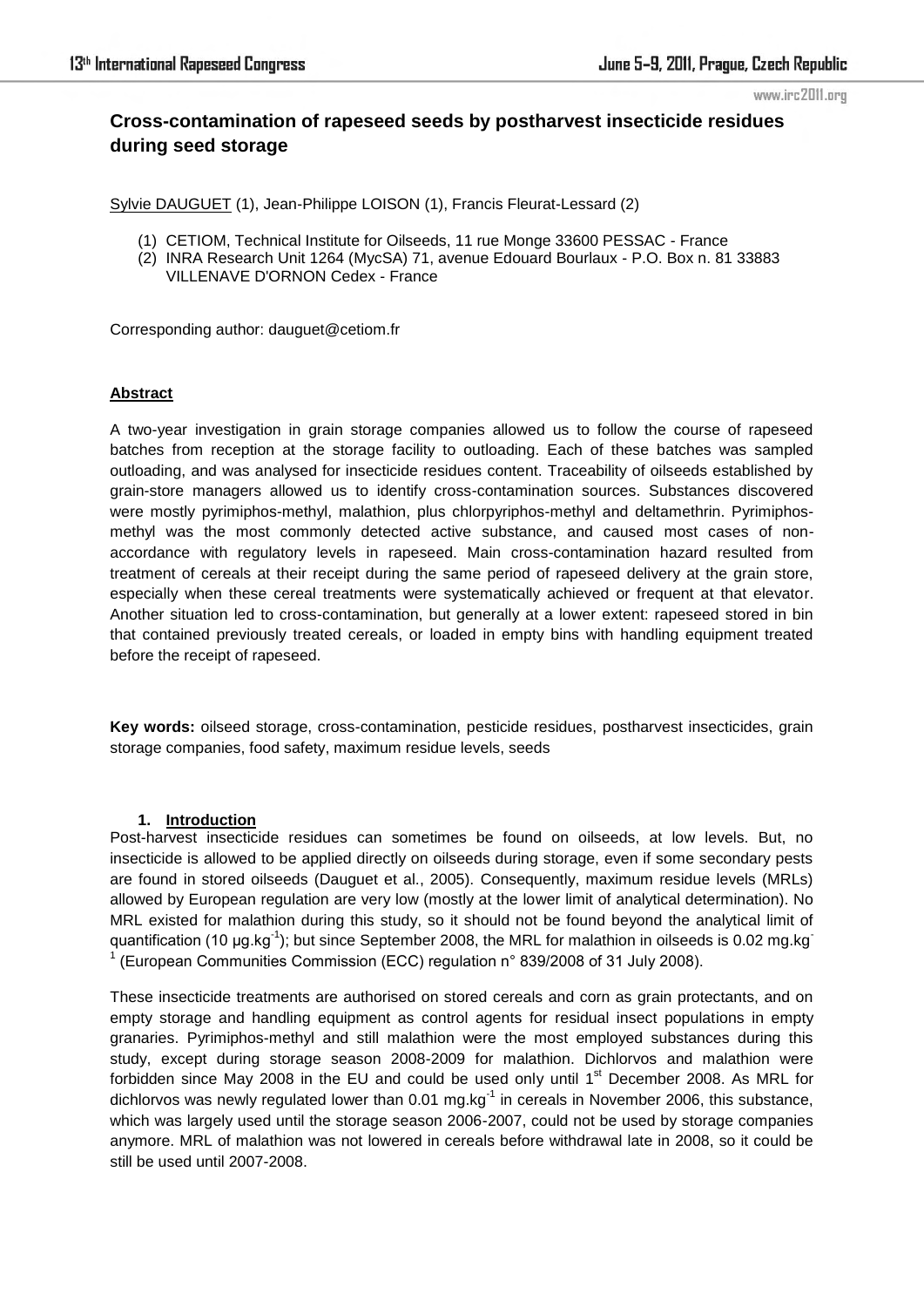Uptake of pyrimiphos-methyl by a single-layer of rapeseed or wheat on galvanized-steel surfaces was demonstrated in a laboratory study (Dauguet et al., 2007). It was shown that, for small bins (less than 50 tons), it could lead to residues contents above regulatory limits.

We hypothesised that a cross-contamination phenomenon can occur, between these various kinds of seeds, cereals and oilseeds, sharing the same grain handling and storage system. This phenomenon has already been demonstrated in Canada on rapeseed (White et al. 1983).

In order to improve our knowledge about this post-harvest insecticide residues cross-contamination, especially in large elevators, an investigation was carried out with the collaboration of several French grain storage companies on sunflower seeds during the storage season 2006-2007 (Dauguet, 2007). An investigation, similar to the previous one, concerned rapeseed from 2007 harvest (Dauguet, 2009). And a third investigation was carried out on rapeseed and sunflower in 2008-2009, to validate the previous findings.

The aim of this work is to check the occurrence of cross-contaminations of oilseeds by post-harvest insecticide residues and to identify the causes.

# **2. Materials and methods**

The process used for these three surveys on oilseeds was:

- Picking up a representative mean sample of outloaded oilseed, in order to get a "final sample", when traced batch was downloaded for sale (storage time variable from one to eight months after harvesting). The sampling method referred to standard method: Sampling method for moving seeds, for contaminant quantification, with heterogeneous distribution determination, PR EN ISO 24333: 2006. For each grain bin, 25 elementary samples for each 500-Metric-tonnes-batch evenly distributed during the outloading of the grain bin.
- Filling a questionnaire called "traceability from receipt to outloading" in order to record the storage practices and identify cros-contaminations causes.
- Determination of insecticide residues content in final samples by the ITERG's laboratory (French Institute for Fats and Oils, Pessac, France) in 2007 and 2008, and by the CETIOM's laboratory (Ardon, France) in 2009. All analyses were performed by GC-NPD (organophosphorus) or GC-ECD (organochlorids and pyrethrinoids).

# **3. Results**

## 3.1. Residues content in oilseeds and MRL

Twenty-two rapeseed samples were analyzed in 2008 and thirty-two in 2009 : analytical results are summarized in table 1.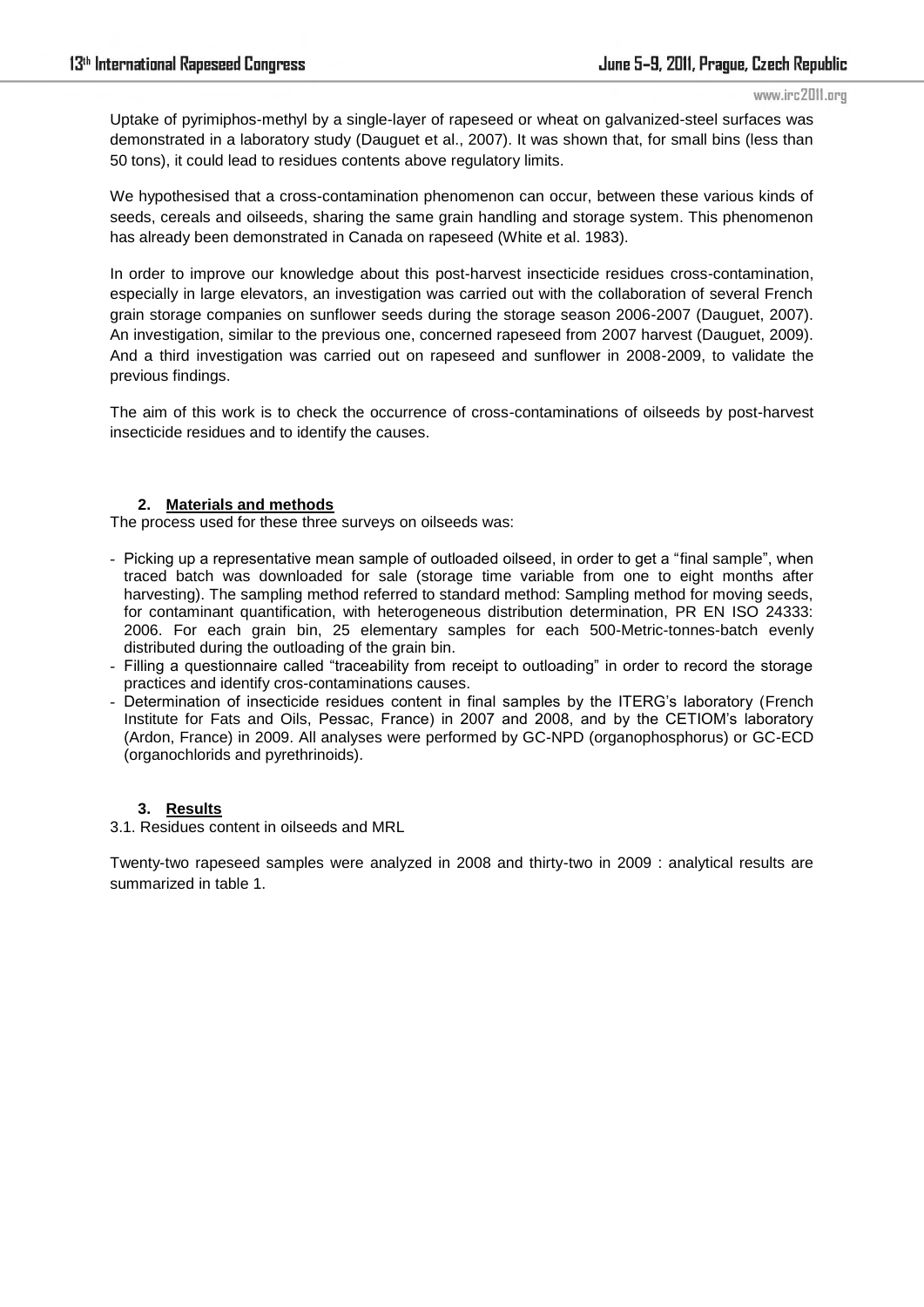| Investigation                     | <b>Substances</b>    | LQ | MRL |                |          | I Mean I Median I Maximum | St.<br>Dev. | $\frac{0}{0}$<br>samples<br>$\geq$ LQ | %<br>samples<br>$>$ MRL |
|-----------------------------------|----------------------|----|-----|----------------|----------|---------------------------|-------------|---------------------------------------|-------------------------|
| Rapeseed<br>2007-2008<br>$(n=22)$ | Pirimiphos-methyl    | 10 | 50  | 130            | 22       | 1117                      | 266         | 55%                                   | 32%                     |
|                                   | Malathion            | 10 |     | 19             | $\Omega$ | 322                       | 69          | 18%                                   | 18%                     |
|                                   | Chlorpyriphos-methyl | 10 | 50  | 3              | $\Omega$ | 31                        | 9           | 9%                                    | 0%                      |
|                                   | Deltamethrin         | 10 | 100 | 1              | $\Omega$ | 13                        | 3           | 5%                                    | 0%                      |
|                                   | <b>Dichlorvos</b>    | 10 | 10  | ۰              | ٠        |                           |             | $0\%$                                 | 0%                      |
| Rapeseed<br>2008-2009<br>$(n=32)$ | Pirimiphos methyl    | 10 | 50  | 16             | $\Omega$ | 212                       | 5           | 37,5%                                 | 9.4%                    |
|                                   | Malathion            | 10 | 20  | $\overline{0}$ | $\Omega$ | 13                        | 2           | 3,1%                                  | 0%                      |
|                                   | Chlorpyriphos methyl | 10 | 50  | 1              | $\Omega$ | 24                        | 40          | 6,3%                                  | 0%                      |
|                                   | Deltamethrin         | 10 | 100 | 3              | $\Omega$ | 64                        | 2           | 6,3%                                  | 0%                      |
|                                   | <b>Dichlorvos</b>    | 10 | 10  | ٠              | ٠        | ٠                         | ۰           | 0%                                    | 0%                      |

Table 1: Insecticide residue contents in  $\mu$ g.kg<sup>-1</sup> (LQ: limit of quantification, MRL: maximum residue limit, n: samples number) for two storage seasons

The insecticide active substances that are used on cereals or for storage facilities treatment that were detected on rapeseed, were: pyrimiphos-methyl, malathion, chlorpyriphos-methyl and deltamethrin. The most frequently detected substance was pyrimiphos-methyl, that was recovered at a content over the quantification lower limit in 55% of samples in 2008 and 37.5% in 2009 (Table 1). This substance also caused most cases of non-accordance with the MRL, in 32 % of the samples in 2008 and 9.4% in 2009. Mean measured pyrimiphos-methyl contents decreased between 2008 and 2009 from 130 to 16  $\mu$ g. kg<sup>-1</sup>.

Dichlorvos was not found anymore since 2007-2008 because of new regulation. Malathion, which caused non-accordance with MRL in 2008 (18% of samples of rapeseed in 2008), was not found anymore in 2008-2009 because of the new regulation.

## 3.2. Traceability of cross-contamination situations

Five cases leading to cross-contamination were identified:

- K1: treatment of cereals at outloading, just before outloading oilseeds
- K2: outloading of cereals, treated at their receipt, just before outloading of oilseeds
- K3: storage of treated cereals in the same bin just before storage of oilseeds
- K4: treatment of empty bin and handling equipment before receiving oilseeds
- K5: receipt of oilseeds at the same time that cereals treated at receipt (only rapeseed)
- K0 : when none situation leading to cross-contamination is identified

We identified for each sample which cases occurred thanks to traceability questionnaires (Table 2). For one sample, one or several cases could be identified.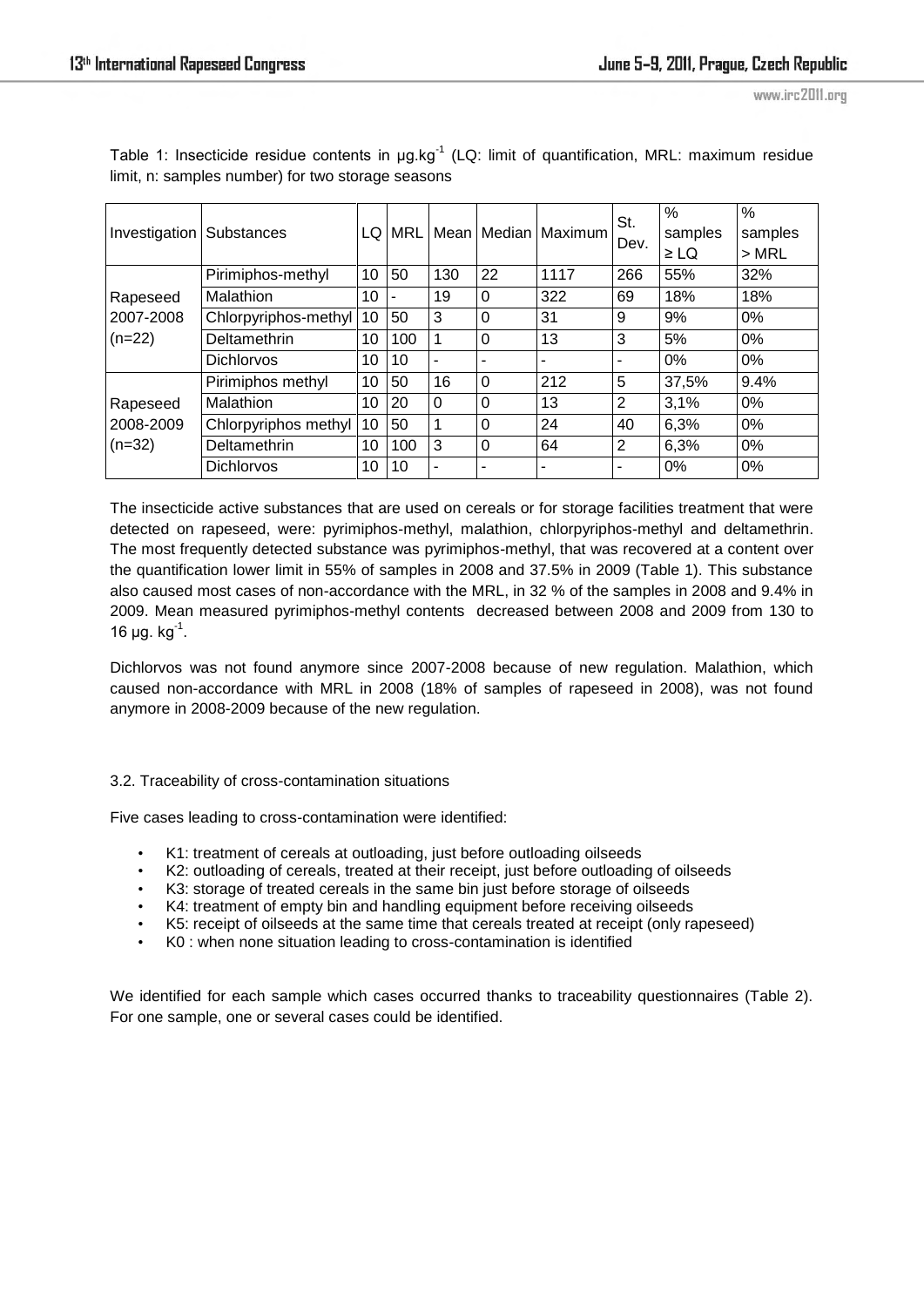|                |     | Storage season 2007-2008      |     | Storage season 2008-2009 |                               |                                                                                                         |  |  |  |
|----------------|-----|-------------------------------|-----|--------------------------|-------------------------------|---------------------------------------------------------------------------------------------------------|--|--|--|
|                |     |                               |     |                          |                               | Cases $\%$ in all $\%$ in samples $\%$ in samples with $\%$ in all $\%$ in samples $\%$ in samples with |  |  |  |
|                |     |                               |     |                          |                               | samples with residue sum of residue samples with residue sum of residue                                 |  |  |  |
|                |     | content $> LQ$ content $> 50$ |     |                          | content $>$ LQ content $>$ 50 |                                                                                                         |  |  |  |
| K <sub>0</sub> | 9%  | 8%                            | 0%  | 28%                      | 0%                            | 0%                                                                                                      |  |  |  |
| K <sub>1</sub> | 9%  | 15%                           | 11% | 3%                       | 7%                            | 0%                                                                                                      |  |  |  |
| K <sub>2</sub> | 45% | 54%                           | 56% | 34%                      | 53%                           | 60%                                                                                                     |  |  |  |
| K3             | 14% | 8%                            | 11% | 13%                      | 27%                           | 20%                                                                                                     |  |  |  |
| K <sub>4</sub> | 36% | 23%                           | 11% | 22%                      | 33%                           | 0%                                                                                                      |  |  |  |
| K5             | 41% | 69%                           | 89% | 34%                      | 47%                           | 40%                                                                                                     |  |  |  |

Table 2: Distribution of the five cases of cross-contamination

# **4. Discussion**

It appears that the highest cross-contamination level on rapeseed occurred with the situation K5 (1117  $\mu$ g.kg<sup>-1</sup> of pirimiphos-methyl residues). This case is specific for rapeseed, which is harvested at the same seasonal period than cereals (wheat, barley) during June-July. Most samples with pyrimiphosmethyl above MRL are in the situation K5 in 2007-2008. Looking at each sample, the highest contaminations occurred when treatments on cereals at receipt were systematically carried out. The occurrence of cross-contamination due to a treatment of cereal batches immediately at their delivery increased in 2007-2008 because dichlorvos was already banned. In the 2007-2008 survey, 81% of cereal deliveries were systematically or occasionally treated at their receipt. In the 2008-2009 investigation, 75% of the delivered cereal grain batches were systematically or occasionally treated at their receipt in silo. It was also shown that treatment of cereals at receipt could also lead to crosscontamination situations K2 and K3, which were also frequent on rapeseed in 2008-2009 survey.

The situation K5 can also be linked to a problem with insecticide application equipment:

- leak of insecticide from treatment system,
- cereal treatment not stopped after handling circuit emptying of (leading to direct accumulation of residues on empty handling equipment),
- possible delay for switching off cereal treatment before loading the handling system with a rapeseed batch received just after several cereal batches.

These situations could not be checked by our investigation.

The situation K1 was less frequent than the situation K5, but can also lead to cross-contaminations.

The case K4 caused few problems, except if it was associated to other risky situations.

## **5. Conclusion**

Our study in real situations showed that oilseeds cross-contaminations by post-harvest insecticide residues occurred and can lead to residues contents above the regulatory limits. The highest contamination risk for rapeseed appeared when cereals were systematically treated at receipt, in the same time than rapeseed receipt. Other identified cases can also lead to lower contamination. But, grain store managers have to solve the situations where several risky cases are occurring at the same plant, which can increase the risk level: K2 and K5 for example, often associated.

Nevertheless, other sources of insecticide residues can occur in storage facilities that we could not check in this investigation, as insecticide leak by the application equipment.